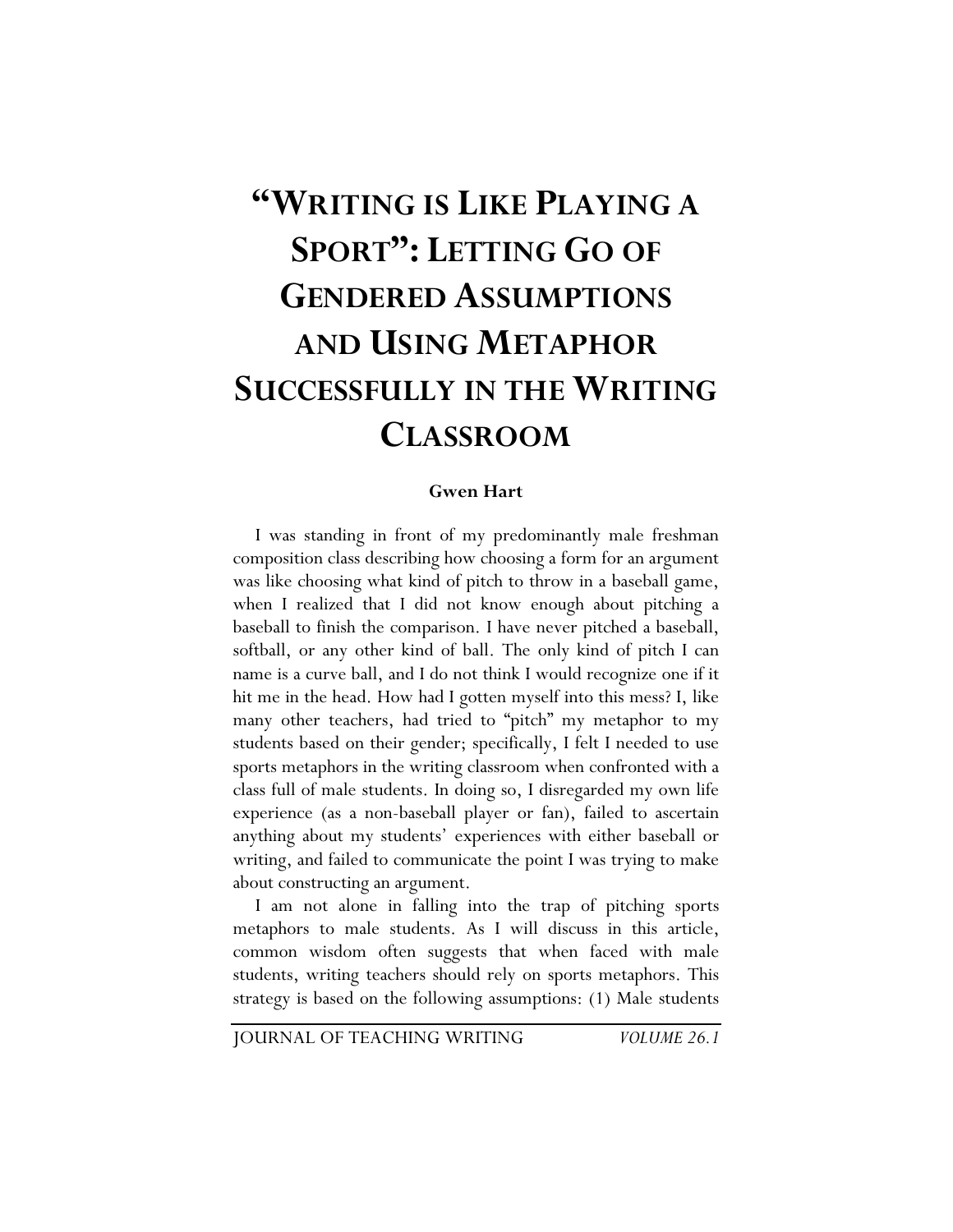are less engaged than female students in the writing classroom; (2) male students are interested in sports (more so than female students); therefore, (3) male students will engage more readily with sports metaphors than other metaphors for writing, and teachers should use sports metaphors even if (4) writing teachers are not interested in sports.

In this article, I will use data from a qualitative study I conducted of eight sections of required writing courses at a midsized state university as well as published advice for writing teachers and research from composition and metaphor study to examine these assumptions, to demonstrate how they break down in real classrooms, and finally, to suggest how teachers can use sports (and other) metaphors more effectively to engage all of their students–regardless of gender.

# **Metaphor in the Writing Classroom**

Discussing personal metaphors for writing can be useful in writing instruction for several reasons. First, creating metaphors for writing (or becoming conscious of metaphors for writing already in use) allows students and teachers to better understand their own views and unexamined assumptions. Also, metaphor offers all class members a vivid and concise way to convey what may be complex or abstract conceptions of writing (Ortony). Metaphor has several advantages here over literal speech in that metaphor can tap into students' intuitive "felt sense" about writing, and metaphor does not require the use of technical terms to discuss writing (Tobin 446). As Lad Tobin notes, students may not be able to say "whether their composing strategy is linear or recursive," but they can discuss their writing process in terms of a vehicle they are familiar with, such as "making a phone call to a friend" (446). As James C. McDonald found, students who view themselves as struggling writers often communicate their views of writing via metaphor just as effectively, if not more effectively, than students who view themselves as competent writers (60). Finally, sharing metaphors for writing allows class members to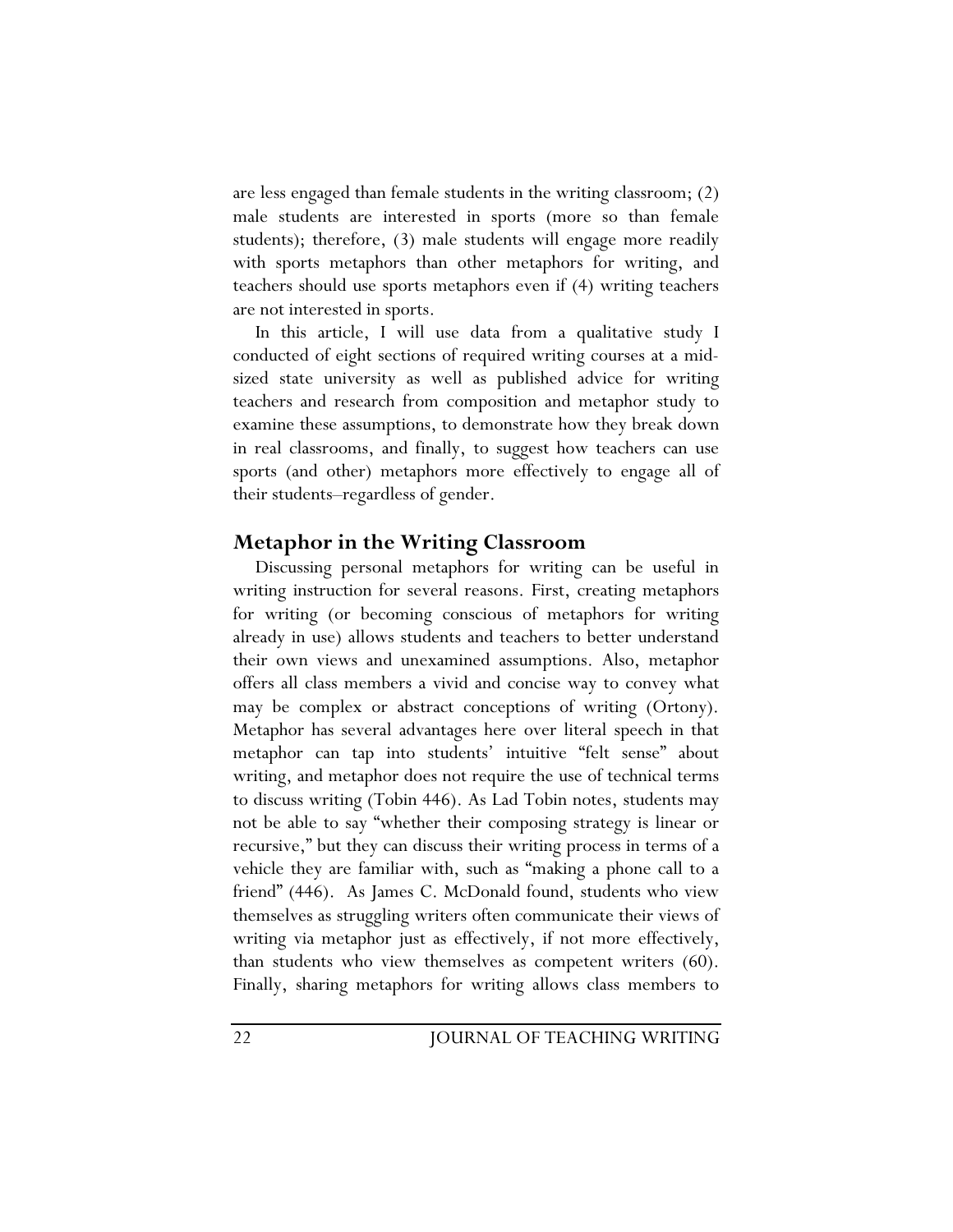consider alternative views of writing and sets the stage for potential metaphor change.

This last point is important because, as George Lakoff and Mark Johnson argue in their seminal text *Metaphors We Live By*, "we define our reality in terms of metaphors and then proceed to act on the basis of those metaphors" (158). In other words, our metaphors affect how we see and understand the world and how we function within it. For example, a student who views writing as a chore assigned by an authority figure will approach writing differently than a student who views writing as an adventurous journey led by a spirited guide. However, writers do not have to be bound by their current metaphors for writing: "New metaphors have the power to create a new reality" (Lakoff and Johnson 145). A student who begins the term seeing writing as a chore but ends the term seeing writing as a journey will have changed not just his metaphor but potentially his attitude towards, and his experience of, writing. The power of metaphor to help us find new ways to approach complex tasks, what Donald Schön terms "re-framing," makes it particularly useful in the writing classroom, where teachers are engaged in trying to help students develop effective writing processes.

However, as Lad Tobin points out, too often teachers present their metaphors for writing without considering whether they are really communicating effectively with their students. In his article "Bridging Gaps: Analyzing Our Students' Metaphors for Composing," Tobin asserts that it is common for writing teachers to use metaphors to try to persuade students to see writing the way the teachers want them to without considering the students' current views of writing. Tobin admits, "Like most composition teachers, I have always relied on metaphors to get me out of tight spots. Whenever I sensed that my students were confused by or disagreed with a point I was making about writing, I would try to win them over with a comparison to sports, cooking, rock music, travel" (444). Studying personal metaphors for writing in the classroom allows us to examine how teachers might consciously use metaphor to improve communication with their students,

WRITING IS LIKE PLAYING A SPORT 23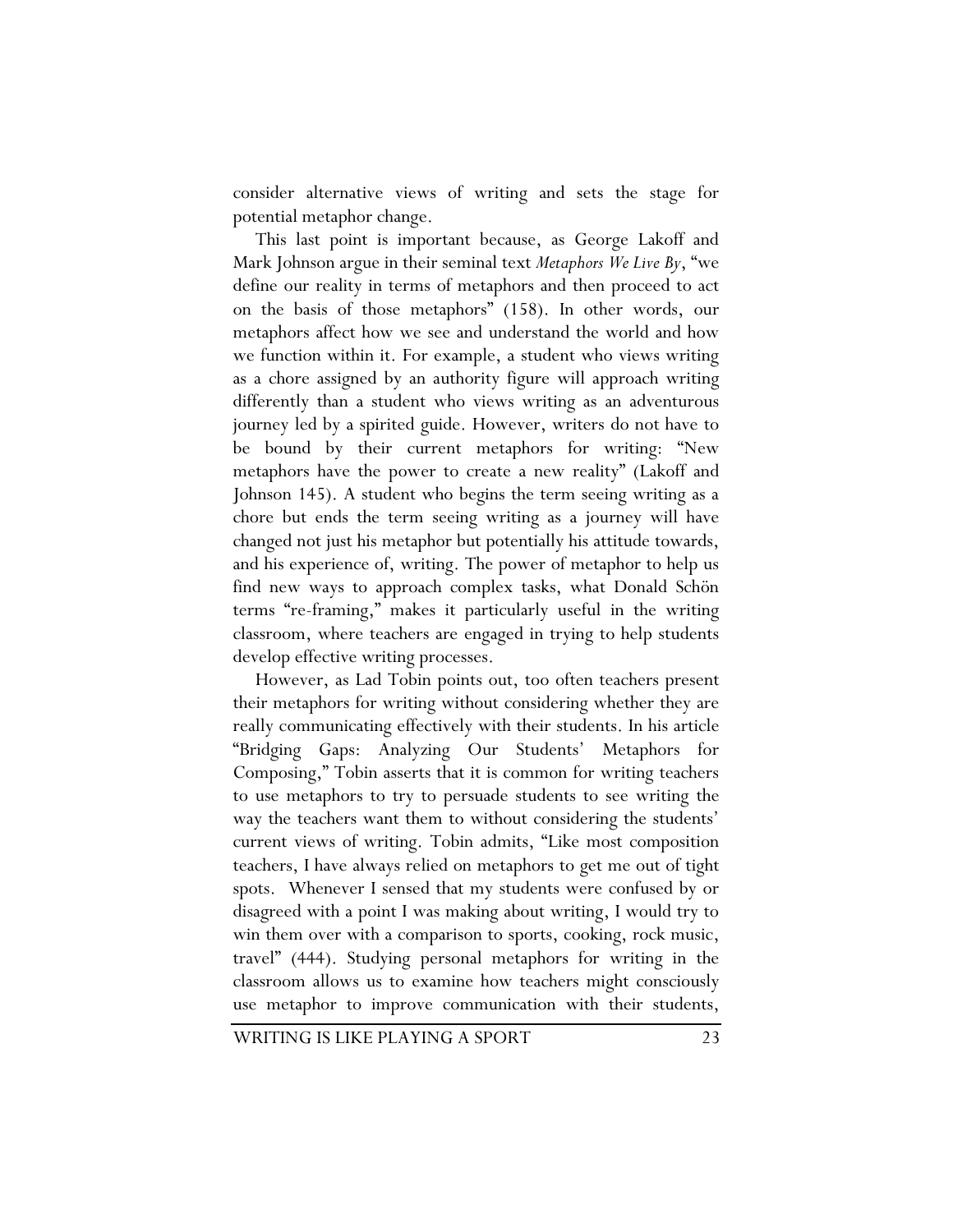perhaps, for example, by engaging students in discussions about their metaphors for writing.

In the spring of the 2007-2008 academic year, I conducted a qualitative study of four writing instructors and their eight sections of required writing courses at a mid-sized midwestern state university. I wanted to see what would happen when students and teachers discussed their personal metaphors for writing. As a part of this study, I interviewed teachers about their metaphor use in the classroom, asked students and teachers to create metaphors for writing using the sentence stem "Writing is like \_\_\_\_\_\_\_\_\_\_\_ ," and facilitated class conversations about those metaphors.<sup>1</sup> At the end of the term, I asked participants to complete the sentence "Writing is like \_\_\_\_\_\_\_\_\_\_\_" again and to reflect on whether their metaphors for writing, and therefore their views of writing, had changed. While conducting this study, I observed that teachers with predominantly male class sections had real concerns about how to reach their male students. Several of these teachers talked openly about pitching sports metaphors to their students and subscribing to the same assumptions I had when I used the baseball metaphor.

#### *Assumption #1: Male students are less engaged than female students in the writing classroom.*

Of the four teachers in my study–Winston, Pavil, Kate, and Ray<sup>2</sup> –three (Winston, Pavil, and Kate) had sections of required writing courses that were predominantly male.<sup>3</sup> All three teachers expressed fear or misgivings about these classes, and all three warned me about these classes before I entered them as a researcher. These teachers also made distinctions between their male-dominated class sections and the more gender-balanced sections they were teaching that term. Since I entered these classes during the first or second week of the academic quarter, teachers were responding to their first impressions of these classes, which seemed to be based on the physical presence of so many male students in the classroom. Typical comments about these class sections include the following from Winston: "You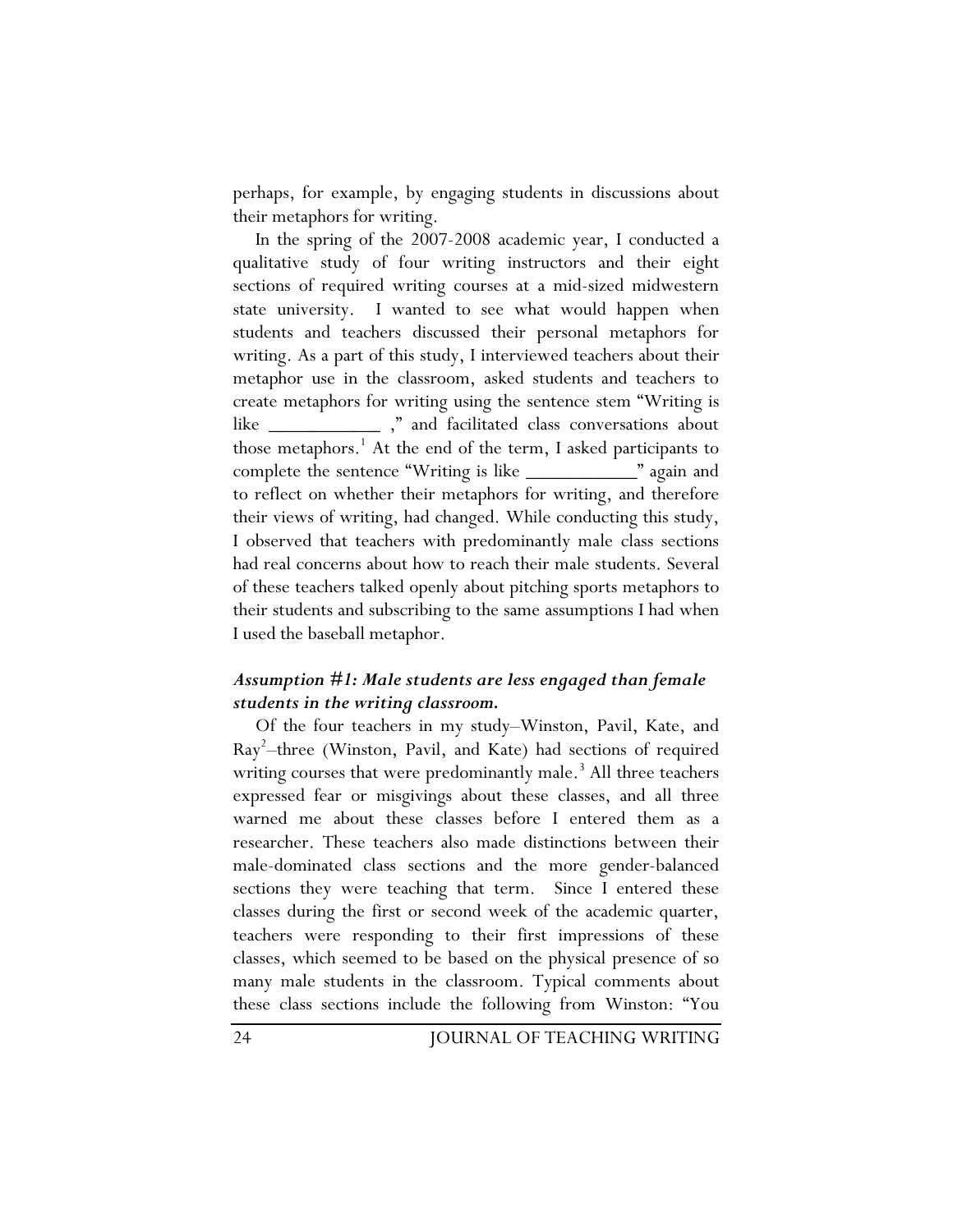know, that second class . . . from day one, I think I told you, there's this wall of men, and they all look very stern." He continued, "[T]here's this feeling of being this scrawny little grad student standing up there, and how am I going to get through to these guys?" Similarly, Pavil said about his predominantly male class, "Yeah, there are only two or three women in that class, and I was really worried at first. . . . [T]here are a lot of guys on the football team who sit in the one corner. . . ." These teachers' fears seemed to be born out of the physical presence of their male students–the "wall of men" and the block of "guys . . . in the one corner," as well as the perceived distance between the instructor and the students ("scrawny little grad student" vs. "wall of men") and between the students and the subject matter (i.e., writing). As Winston asked, "[H]ow am I going to get through to these guys?" The "wall of men" seemed impenetrable.

This immediate sense that these male students were unreachable (after only one day of class) has roots in our cultural assumptions about gender roles in the writing classroom, as evidenced in several articles advocating the use of sports metaphors to reach male students. In "Hollywood Hair: Using Metaphors to Teach Writing," John McKenna laments that his male students are not involved in the writing classroom: "My firstsemester freshmen writers, typically 75% men, are not inclined to credit the recursive effort required [to improve their writing]. Some would rather . . . get major help from their girlfriends" (55). In other words, female students are engaged, even doing extra work for their boyfriends, while male students are unengaged and unwilling to do their own work. Similarly, Eric H. Christenson writes, "We all know that if the star football player used in the English class half of the intelligence and energy he saves for the field, he would be a winner in academics." Again, the cultural assumption (*we all* know) is that male students are not engaged in the writing classroom.

However, the male students' metaphors I collected did not exhibit less engagement with writing than the female students' metaphors did. Out of the 140 students (83 men and 57 women)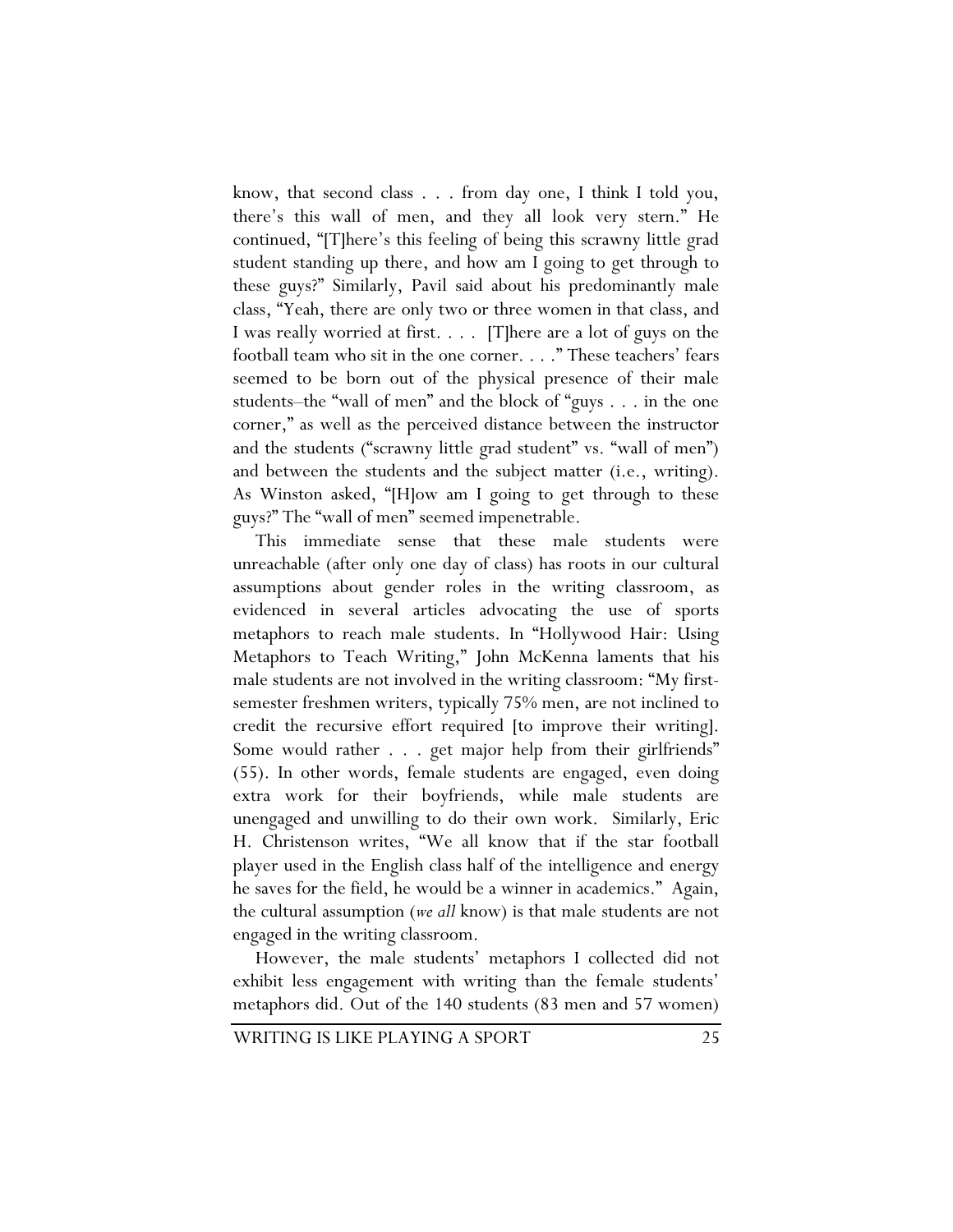who participated in the study, 29 wrote negative metaphors such as the following, which depict writing as a chore or torture:

*Female from Pavil's class*: Writing is like a chore. Writing is something I put off, dread, and sweat over. I do not enjoy writing and I am not good at writing. I see writing as a talent and love that I do not possess.

*Female from Ray's class*: Writing is like fingernails on a chalkboard. To me writing is unbearable and it's hard to understand why we are forced to write. It makes me cringe just as hearing nails on a chalkboard would.

*Male from Kate's class*: Writing is like work. I have never been a huge fan of expressing myself through writing, so when I do write I see it as being a chore, or work.

*Male from Winston's class*: Writing is like a long, boring day. Writing always makes me tired and is always an excruciating burden on my shoulders. I always put it off until the last second.

Male students wrote sixteen out of the twenty-nine negative metaphors; females wrote thirteen. These numbers, given that my sample consisted of 60% males and 40% females, do not reflect a disproportionate amount of male negativity at the beginning of the term. In addition, the male-dominated classes did not contain an overwhelming number of negative metaphors compared to the gender-balanced classes. In fact, Pavil's gender-balanced class was overall more negative about writing than his male-dominated class. His gender-balanced class of nine men and eleven women wrote six apprehensive metaphors for writing, while his maledominated class of twelve men and four women wrote only three apprehensive metaphors for writing, and one of those metaphors was written by one of the four female students in his class. Therefore, based on the students' initial metaphors for writing,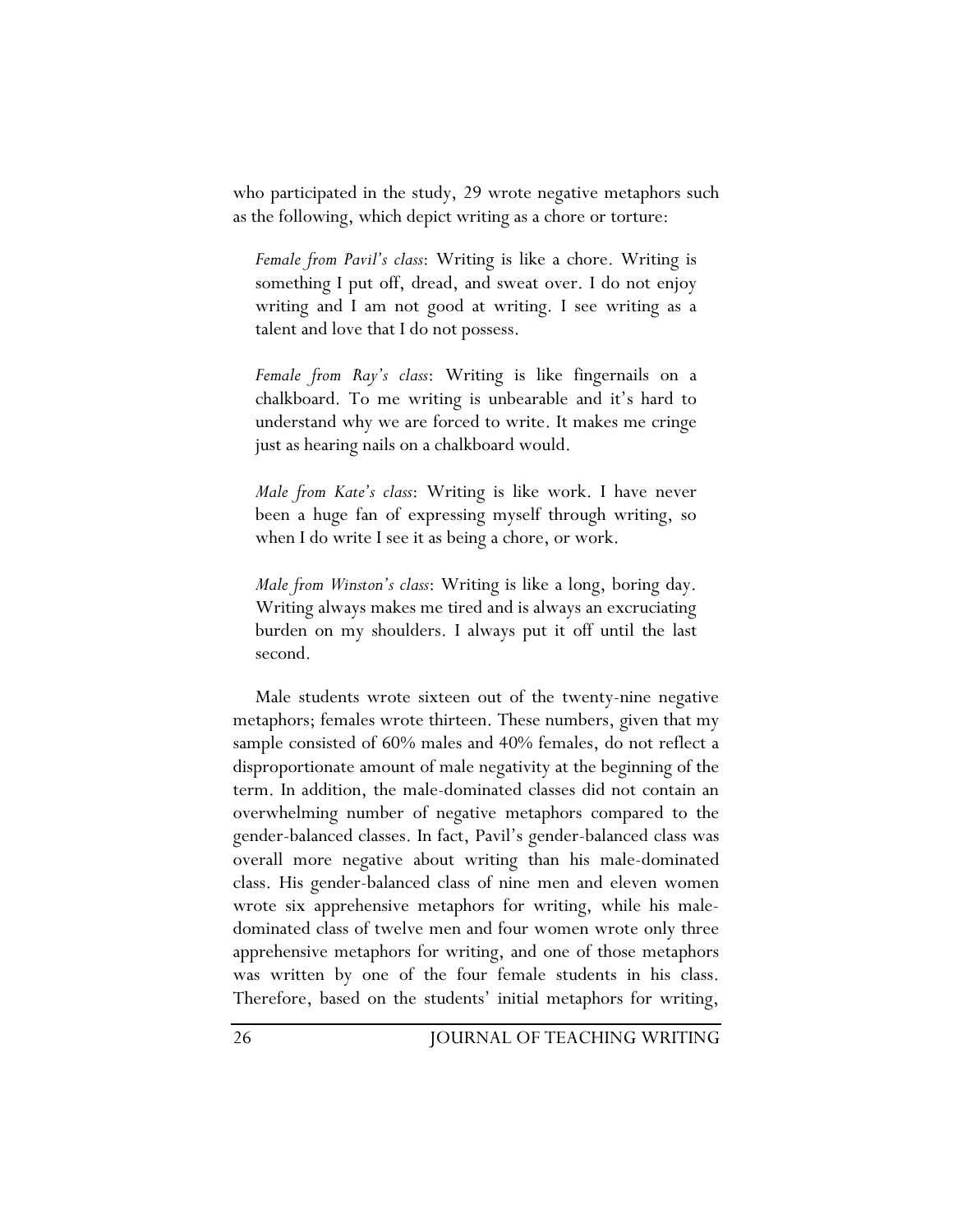male students did not exhibit more negative feelings about writing than female students.

## *Assumption #2: Male students are interested in athletics (more so than female students).*

*Assumption #3: Therefore, male students will engage more readily with sports metaphors than other metaphors for writing, and teachers should use sports metaphors in the writing classroom.* 

The second assumption, that male students are more interested in athletics than female students, was also alive and well with the teachers I studied. At the beginning of the term, Kate and Pavil said they used sports metaphors specifically to reach male students. Pavil, who admitted that he was not a sports fan, described his prior use of sports metaphors in the writing classroom in this way: "I . . . kind of talk about writing more like athletics . . . , depending on who I gauge my audience as, like if there are a bunch of guys who look like they're athletes." Ironically, even Kate, an accomplished former college basketball player and girls' basketball coach, assumed that her sports metaphors would connect with her male students more than her female students. Kate explained her decision to use sports metaphors this way: "I have a class that's mostly men right now, and without making this a gender issue, it sort of is; I mean, more men than women are sports fans in my classes, so I thought about that as well. I've got fourteen men and three women . . . ."

The assumption that male students will be interested in sports leads directly to a third assumption: Male students will engage more readily with sports metaphors than other metaphors for writing, and teachers should use sports metaphors in the writing classroom. McKenna states that the "gender of the students makes a difference in the effectiveness of a given metaphor for teaching writing" (55). He continues, "For men, metaphors tied to sports and competition work best" (55). In contrast, he claims, "With women, metaphors linking attire, grooming, and cooking to aspects of writing are especially effective" (55). Similarly, Kate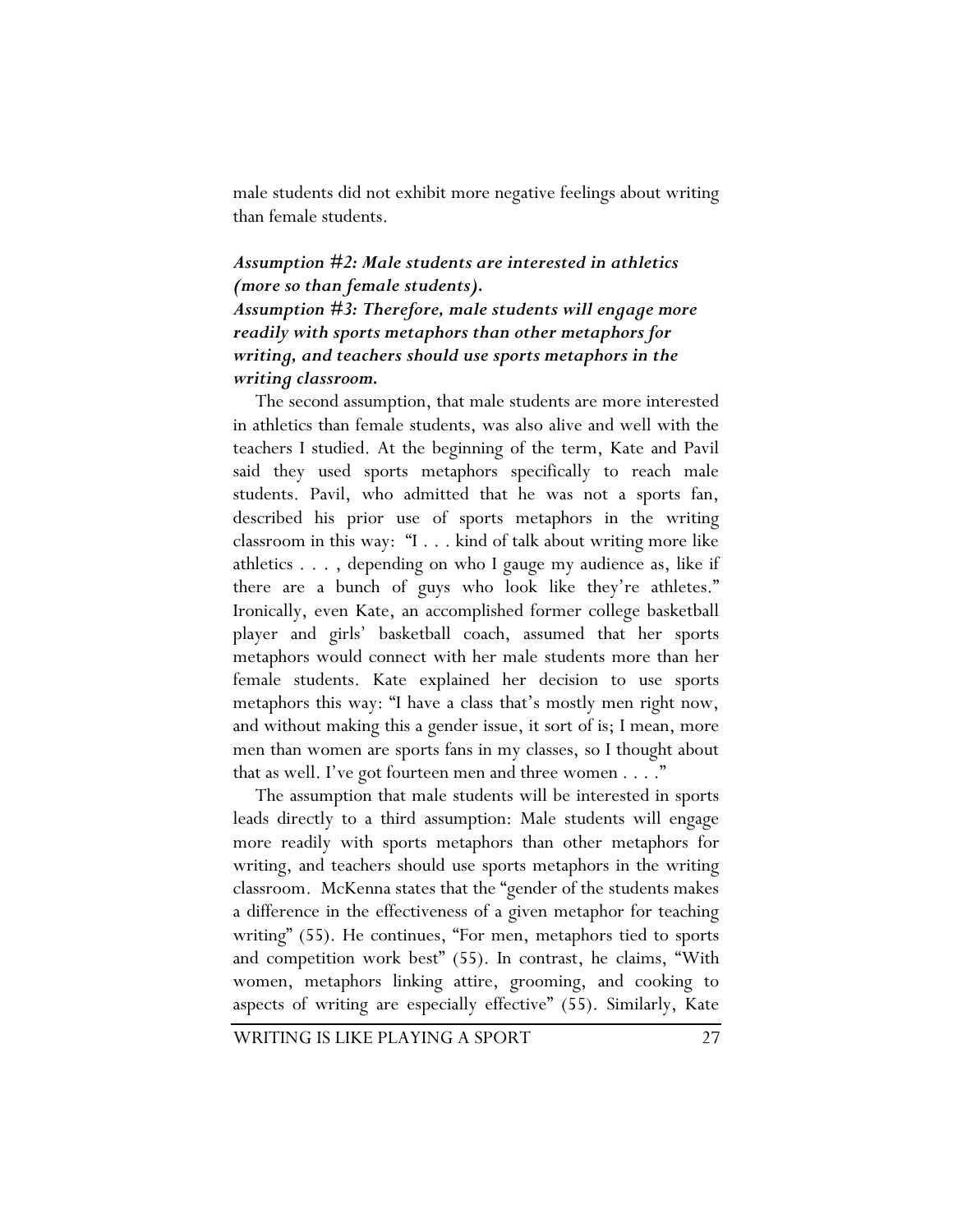and Pavil both believed that they could reach their male students by using sports metaphors. However, by studying students' initial metaphors for writing, I discovered that there are a wide variety of metaphors for writing that might be personally meaningful to students, and that the content of these personal metaphors is not easily predicted by students' gender or appearance. In Kate's class, for example, a female student wrote the only initial metaphor that contained a sports reference: "Writing is like playing a sport. Sometimes writing can be fun and other times it is hard work." In addition, at the end of the term, the student whose final metaphor had the most in common with Kate's own basketball-based metaphor (and therefore the student who may have been most affected by Kate's use of sports metaphors in class) was another female:

*Kate's metaphor*: Writing is like basketball. Once you learn the fundamental skills, the rules of the game, and the basic game plan, you can develop your own style, perfect your original and unique abilities and wow people with your (rhetorical) moves and your (linguistic) slam-dunks.

*Kate's female student's metaphor*: Writing is like playing a sport for the first time. At first, you understand the basics, but when you know every rule to it, writing becomes something you become very good at and the easier, the more natural, it becomes.

Certainly, some male students did write sports metaphors, such as the following from Pavil's class:

Writing is like physical conditioning. If you're in a sport or a class you know you're going to have to do it but I don't really want to because it is stressful and difficult, but when it is over and you're in better shape and exhausted, you have a good feeling about what you have accomplished.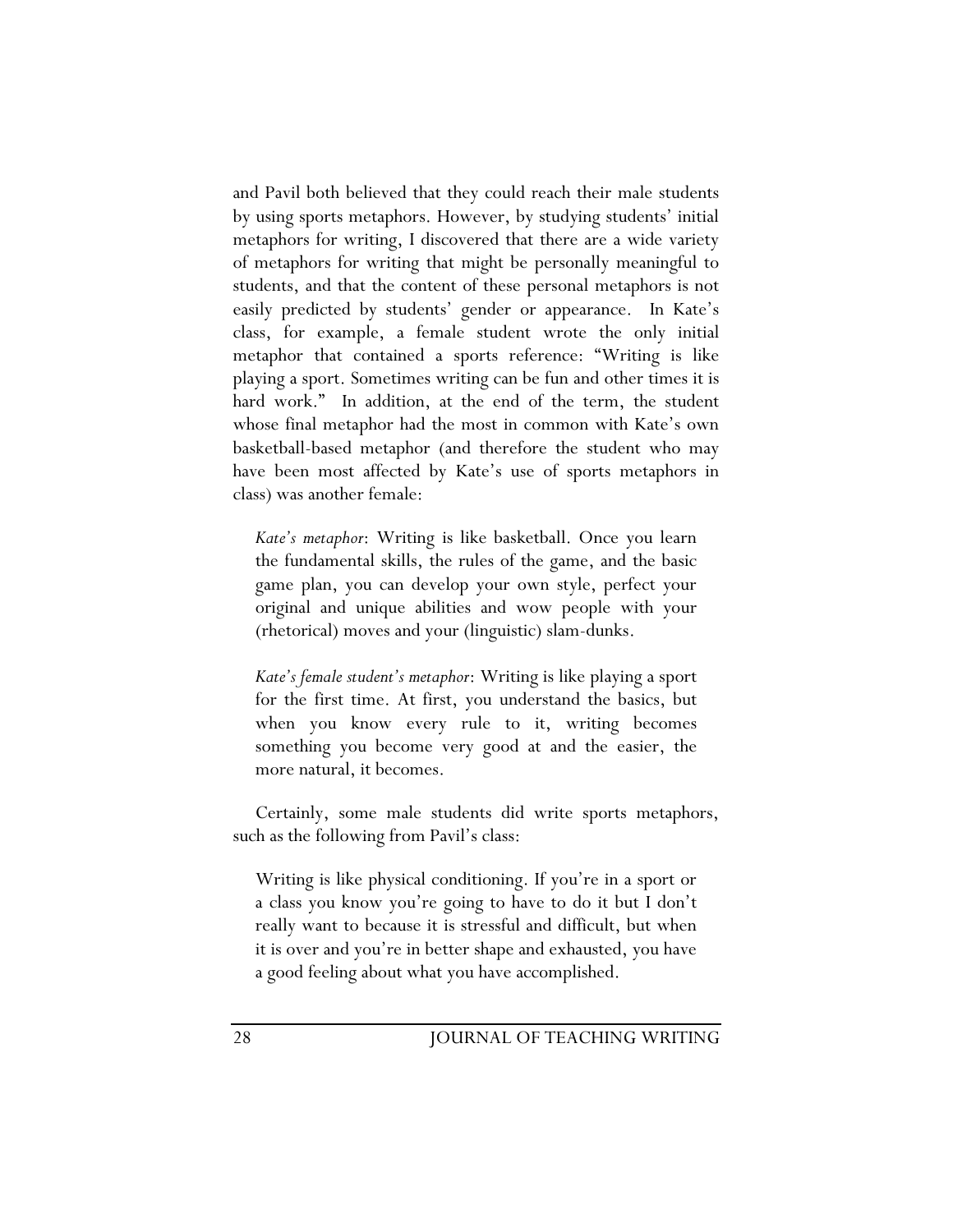This metaphor notably balances the difficult aspects of writing and training for a sport with the benefits of getting "in better shape" and experiencing a "good feeling" of "accomplish[ment]." In addition, other male students in the class wrote metaphors that surprised Pavil with their humor. He cited examples such as the following metaphors from three of his male students:

Writing is like getting a tattoo on your body. It is a painful experience the first time you do it, but the end result is a beautiful piece of artwork. Good writing would be a tattoo that is meaningful and appropriate to your life. A bad piece of writing would be a butterfly tattoo that you get while drunk on spring break.

Writing is like riding a dolphin nude over a rainbow. This is to say that it can be both liberating and can include several different variables of happiness.

Writing is like Mr. Potato Head. Writing includes emotions. Emotions change, just like Mr. Potato Head's face. Mr. Potato Head can change facial expressions. In writing, not many things are static.

Pavil said he was surprised by these students' initial metaphors and he contrasted his new understanding of his students with his initial feeling of being "really worried" about having them in class. He said, "I feel like that class I have really engaged with in terms of [their] use of humor."

Pavil's experience demonstrates that it is not easy to predict, based on gender or appearance alone, what attitudes students will bring into writing class or what metaphors will lead to useful discussions about writing. This also held true in other class sections I studied, as male students wrote metaphors comparing writing to giving birth, planting a garden, baking a cake, cooking, and watching a flower grow. In addition to these male students using non-gender-stereotyped vehicles for their writing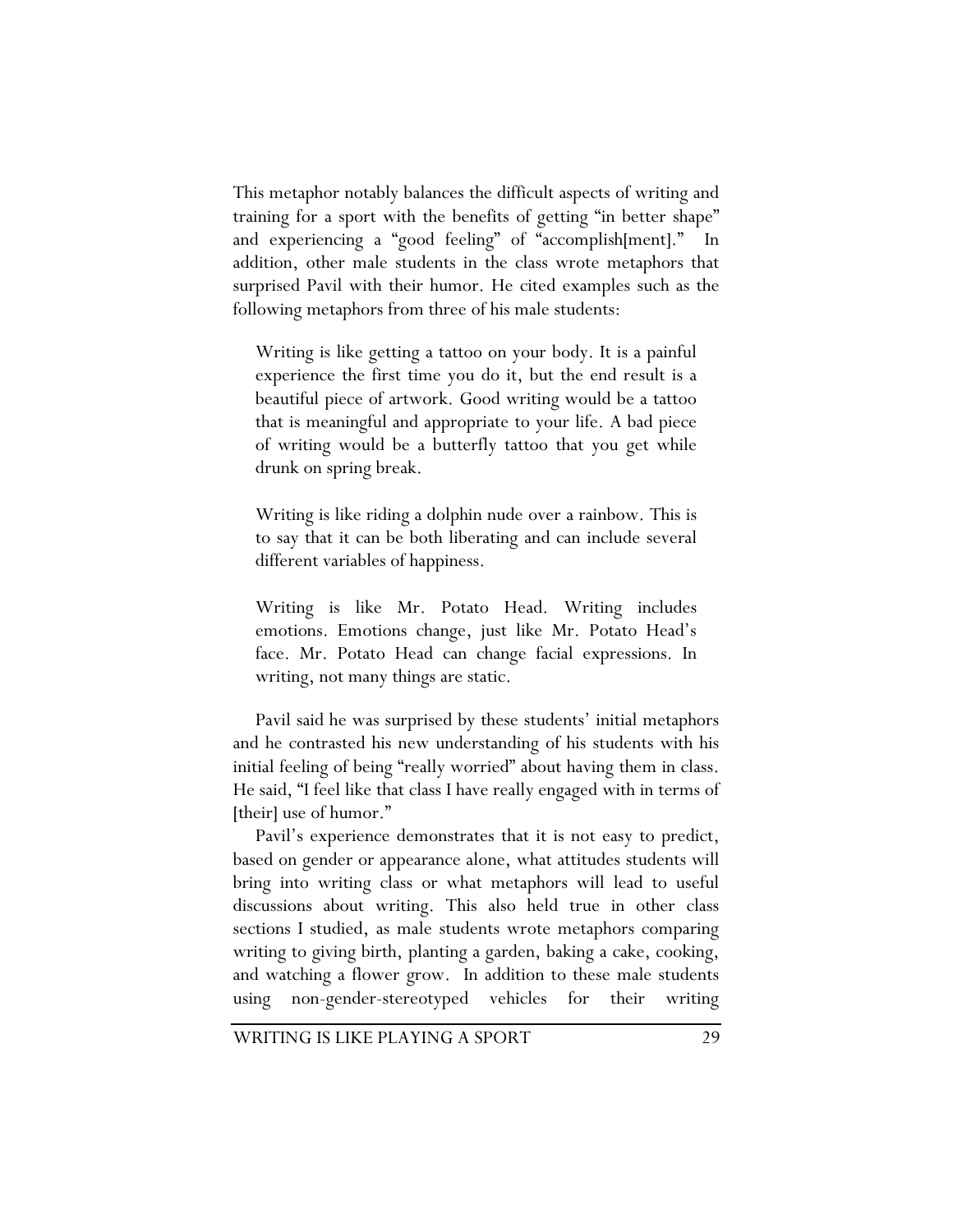metaphors, some women (in addition to those I mentioned previously from Kate's class) wrote sports-based metaphors about writing:

*Female student from Ray's class*: Writing is like a track meet. It can be a short poem, which is the same as a 100-yard dash, or it can be a long novel, which is the same as a mile. And just like not all runners run in the same event or distance, not all writers have the same style in which they write their work.

*Female student from Ray's class:* Writing is like running. Writing can give you a sense of accomplishment. When a paper is finished the feeling of happiness resembles that of the feelings one experiences when finishing a race. Also, writing can be an emotional release just as running can.

In both of these track metaphors, these young women compare writing to the *competitive* sport of track, not to running merely for exercise. The first metaphor mentions the many different events a track runner can compete in, and the second metaphor describes the feeling a runner has "when finishing a race." These examples demonstrate that some female students can relate to metaphors of sports and competition.

#### *Assumption #4: Writing teachers are not interested in sports.*

The final assumption I would like to address is that writing teachers are not interested in sports. Christenson, for example, assumes that teachers will not have sports experience. Therefore, he advises teachers to research coaches' rhetoric and then to employ it in the classroom: "If I, as a teacher-coach, do not disdain going to a few high school games and, better yet, practices, I can hear the coaches' language and catch some new metaphor for winning in composition" (232). The phrase *do not disdain going to a few high school games* suggests Christenson believes some of his readers (English teachers) may have to overcome their extreme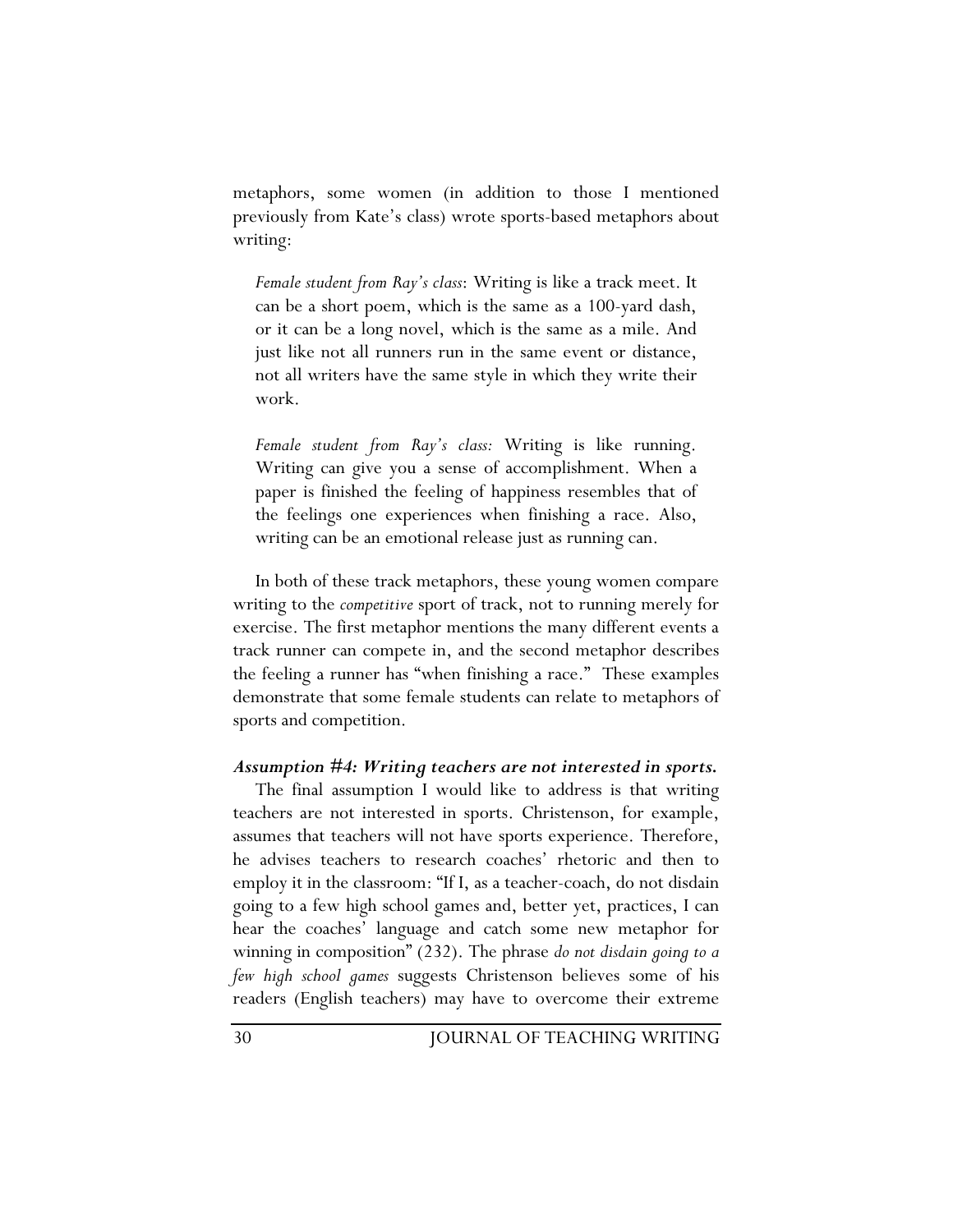contempt for sports in order to see that they could learn something from a coaches' rhetoric. Yet, just as one cannot predict whether students will identify with sports metaphors or not, one cannot predict whether teachers will have the requisite interest in sports to craft effective sports metaphors.

Certainly it is true that not every English teacher is a current or former athlete or sports fan. I have already admitted my ignorance of baseball (although I am an avid football fan) and discussed Pavil's admission that he was not a sports fan. But the truth is that writing teachers may or may not have a background in sports, just as students (male or female) may or may not have enough stake or experience in athletics for sports metaphors to be valuable to them in the writing classroom. In my study, only Pavil did not have a formal sports background and professed no interest in sports. The other three teachers reported having athletic backgrounds, Kate in basketball, Ray in basketball and track, and Winston in golf. Of the four teachers in my study, Kate, the only female teacher, had one of the most extensive sports backgrounds, having played basketball at the college level and coached girls' basketball.

# **How To Use Metaphors Effectively in Writing Class**

So, if teachers should not assume that sports metaphors are the only metaphors that will resonate with male students, how should teachers decide what metaphors to use in writing class? After observing the metaphor use of the four teachers in my study, I offer the following suggestions for teachers using metaphors (sports or otherwise) in the classroom:

# *Teachers should use authentic, personally meaningful metaphors.*

My observations suggest that teachers should use metaphors that are personally meaningful to them instead of manufacturing metaphors they believe will convince their students to view writing in a certain way. This is because, as I discussed earlier, it is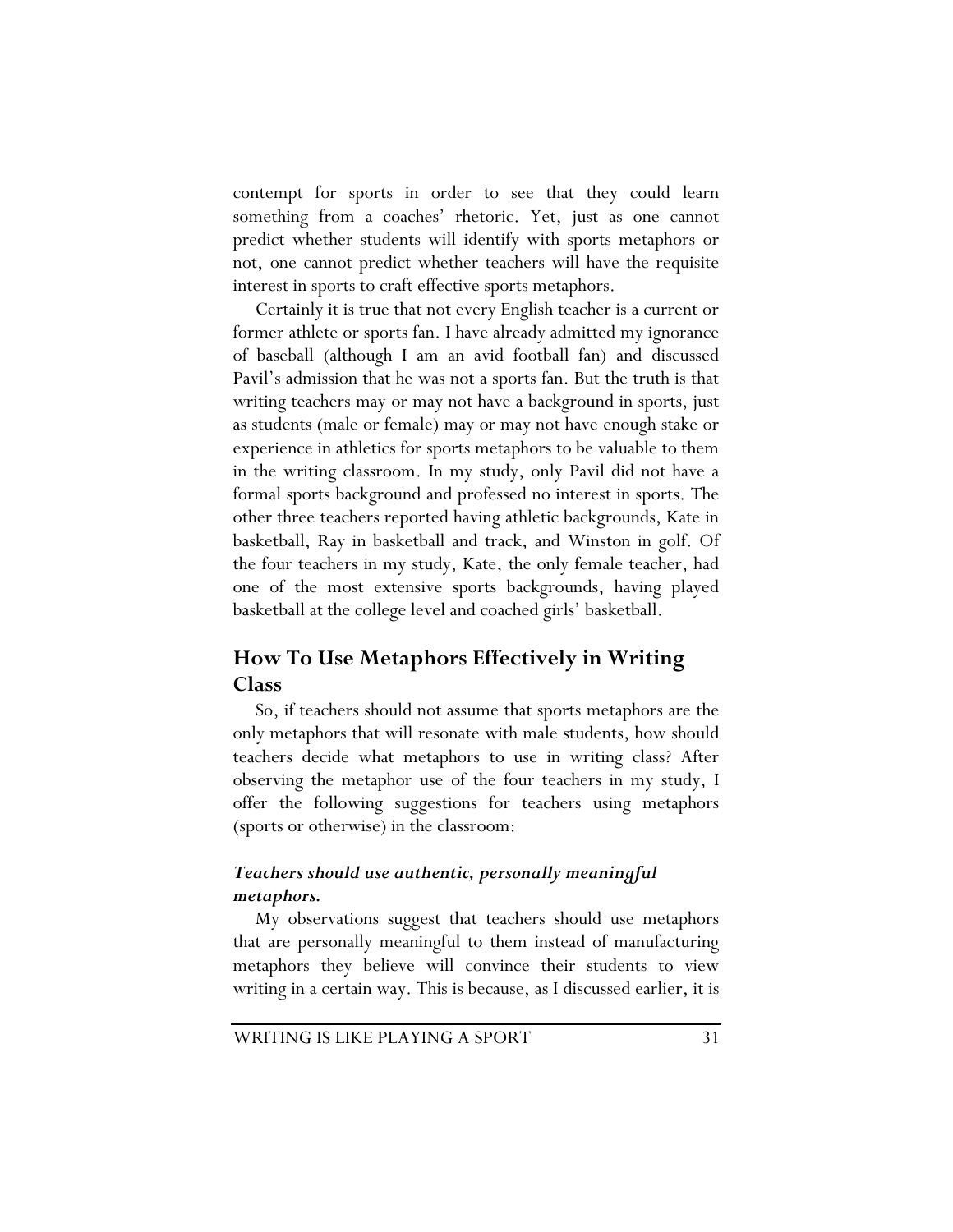not easy to predict what metaphors will initiate useful discussions about writing. Also, students may see through manufactured metaphors. Pavil, for example, recalled a time when he used a sports metaphor in class and his students called his bluff: "[S]ometimes [using sports metaphors] doesn't work because I've had students say, 'Oh, teachers always want to compare their stuff to sports.'" Pavil explained that these students thought teachers were only mentioning sports to make writing (or whatever subject they taught) "sound cool." He said these students saw this as a "trick," a rhetorical ploy, and one they were not fooled by. I could not help but wonder if it was because these students could sense that Pavil, like me when I attempted the baseball metaphor in class, did not have sufficient experience to make an authentic comparison. Pavil admitted to me that when it came to using sports metaphors in class, he was a "poser" who did not really relate to what he was saying.

In contrast, although Kate used sports metaphors in part because she believed that they would reach her male students, she also said she talked about basketball "all the time" in her writing classes because it was an integral part of her life experience: "I mean, if I use a dance metaphor . . . I would feel silly because I don't know anything about dance, so what am I going to do?" Because Kate had extensive experience both playing and coaching basketball, she was able to facilitate an engaging class discussion using a basketball metaphor, as I will describe later on in the section about building collaborative metaphors.

Similarly, Pavil found that when he used an authentic metaphor for describing his own writing experiences ("Writing is like squeezing blood from a stone"), he opened up a valuable line of communication with his students, who began to trust him as a real person and a real writer, not just as a teacher who was trying too hard to convince them to love writing by equating it to sports. His students reported that they felt more "at ease" in the classroom, having "realized that even English teachers can struggle at times with writing." As a result, they relaxed and began to "enjoy" writing more.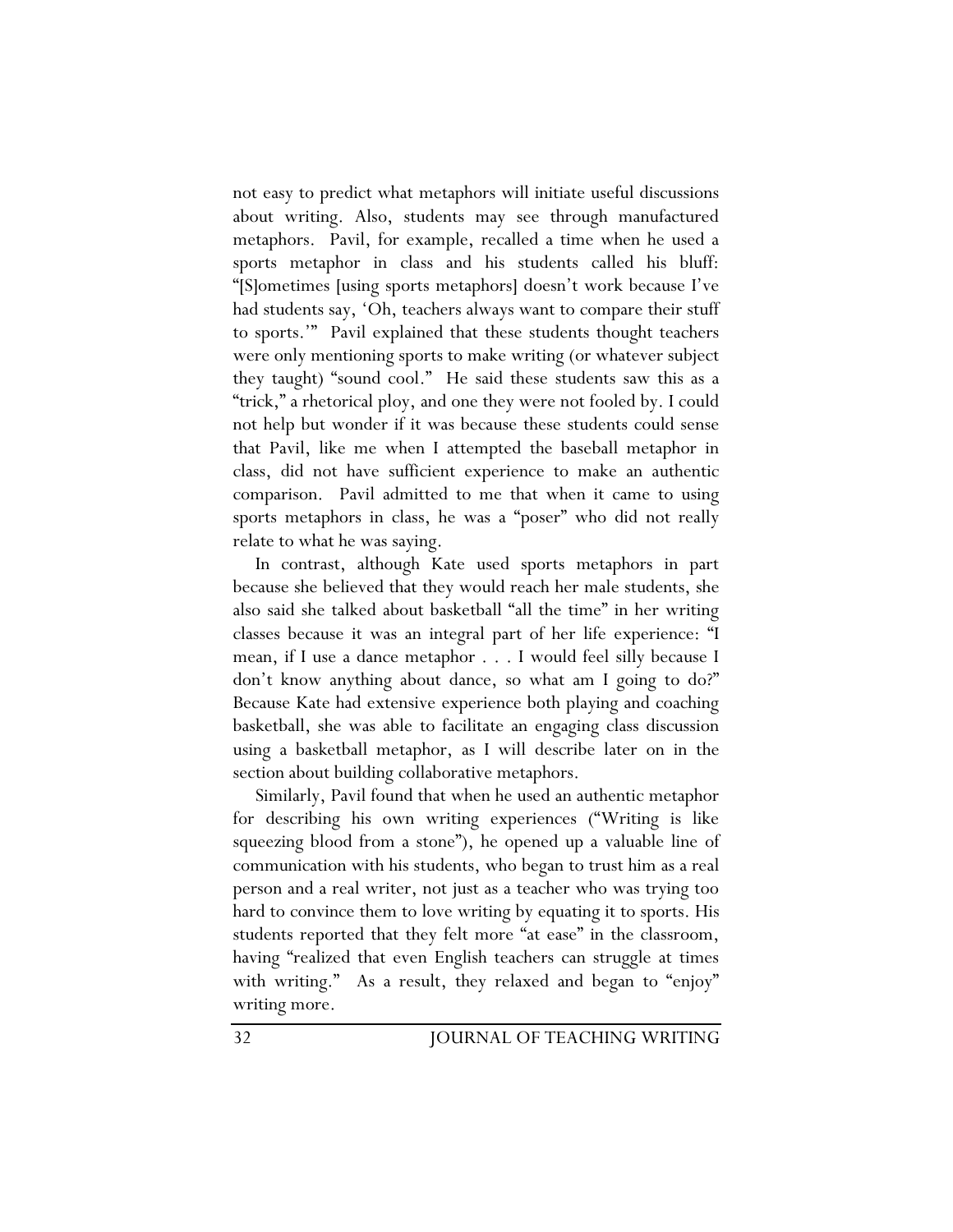Does this mean that if a teacher has no sports background (as a participant or a fan) that no sports metaphors can be used in his or her classroom? Not at all. The sports metaphors might come (as they did in Pavil's class) from the students themselves. Again, my research suggests that, instead of forcing sports metaphors on their students, teachers should use personally meaningful metaphors and allow students to develop their own personally meaningful metaphors.

# *Teachers should offer their metaphors tentatively and alongside other metaphors.*

Lad Tobin points out that teachers who "offer their own metaphors for composing as if they were inherently correct, true, accurate, or objective," are not likely to communicate well with their students (451). Tobin suggests engaging students as readers and writers of metaphor as a potential solution. He writes that in order to realize the true "pedagogical potential" of metaphor, teachers should encourage students to "question, criticize, or develop [teachers'] metaphors, [and], more importantly, to develop their own" (446). Tobin argues that metaphors for writing are unlikely to be "integrated into the course as a whole or into students' own conception of and experience in composing" unless the students themselves are actively engaged in creating these metaphors (446). Tobin's assertion seemed to hold true in my study. The teachers I asked to participate in the study were convinced that they would skew the data because they talked about writing as discovery (or art or building) in class, and they assumed their students would say the same thing. However, this never turned out to be the case. Instead, students' metaphors for writing surprised their teachers, and students and teachers learned from each other. Ray said sharing metaphors "opened up some lines of communication between [himself] and the students about writing," and Kate said that sharing metaphors for writing helped her to "understand [her students'] mindset" and to determine "what is going on with *this* class."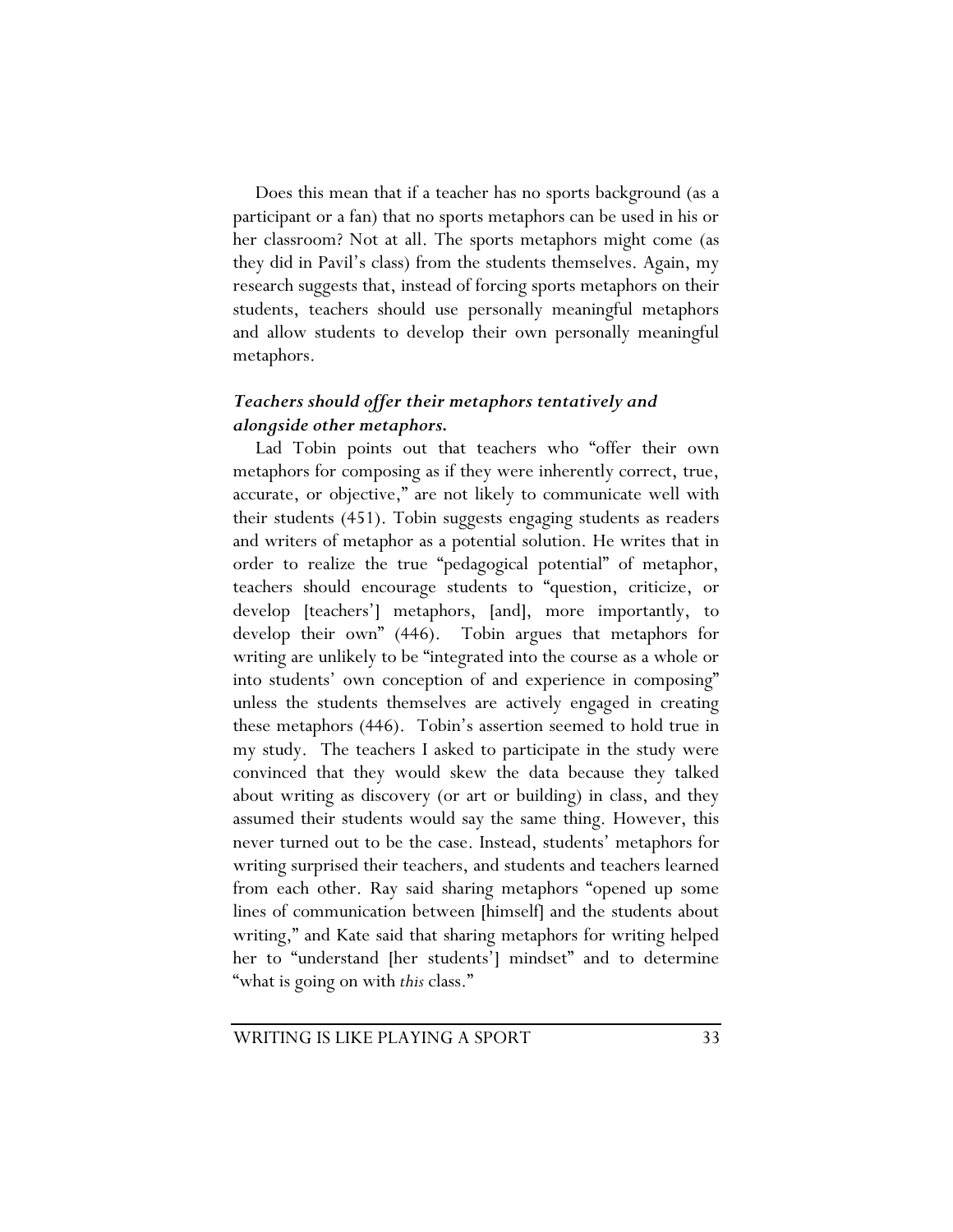Another reason to entertain multiple metaphors for writing in the classroom is that no single metaphor can hold all of the complexities of the writing process for a single writer working on a single writing project, let alone the many different writers and writing situations encountered in writing classes every day. As Lakoff and Johnson emphasize, "no one metaphor will do. Each one gives a certain comprehension of one aspect of the concept and hides others. . . . Successful functioning in our daily lives seems to require a constant shifting of metaphors" (221). As a result, it is a good idea to entertain multiple metaphors for writing throughout the writing class. Kate recognized this and felt that it would be valuable for students to have multiple metaphors for writing (instead of perfecting one metaphor) so that they could be flexible in tackling different genres of writing. She said, "There are so many different kinds of writing that for me it would make more sense to have different metaphors depending on the situation." Because we may use "very different metaphors for different aspects of the process, different kinds of writing, and different audiences," Tobin suggests that teachers "introduce [their] metaphors in an interactive, even tentative way and to ask students to examine their metaphors in terms of change from mode to mode and from the beginning to the end of a course"  $(451-452)$ .

A good way to foster this kind of reflection is to share personal metaphors as a class, as I asked the participants in my study to do. In each class, there were multiple points of view represented, and this made students and teachers consider the value of a variety of metaphors for writing. After the discussion of the class metaphors, several of Kate's students made remarks such as the following: "I agreed with most of the metaphors because they were all *partly* true" (emphasis added). This student could see the value of multiple metaphors for writing. As another student noted: "My metaphor is not representative of all my feelings. . . . I have just added more metaphors to my collection." The idea of having a metaphor collection, a grab bag from which she could choose,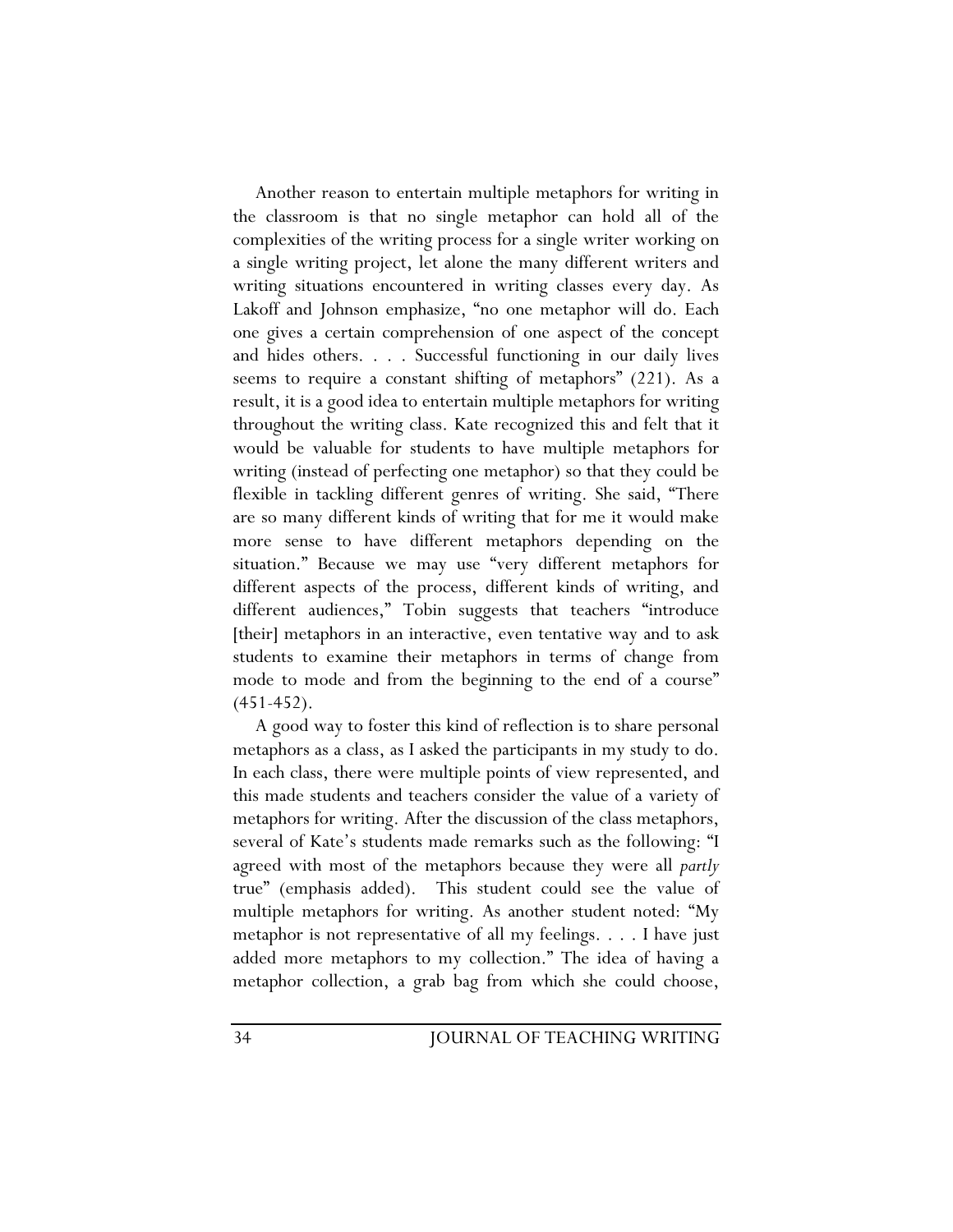depending on the given situation, reflects this student's flexibility to adapt to various writing situations.

Anna Sfard states that entertaining multiple metaphors (what she terms *metaphorical pluralism*) allows us to see the shortcomings in each metaphor. Because no single metaphor is fully complete, new metaphors are most useful as "eye-opening device[s]" that allow us to see what is overlooked, missing, left out, or hidden by the overriding metaphor we currently subscribe to (9). Sfard argues that "the basic tension between seemingly conflicting metaphors is our protection against theoretical excesses, and is a source of power" (10). Multiple metaphors, then, become a system of checks and balances that keep one metaphor from skewing our vision too far in one direction, from blinding us to conflicting, and potentially beneficial, alternatives. Metaphorical pluralism keeps us aware that a metaphor *is* a metaphor, and that, for all its inherent power, it is, by definition, partial and inexact (Lakoff and Johnson 153). The benefits of metaphorical pluralism were clear to Ray, one of the teachers in my study, who said, "[I]t's hard to come up with a metaphor for writing that seems to cover all the things you want. You can get a metaphor that covers one aspect of it, like the discovery part, or one that covers practice, but to find a metaphor that seems to work for everything I think and feel about writing is very hard . . . ." Ray said that discussing personal metaphors for writing with his students was useful because it reminded him of the complexities of the writing process: "[A]fter hearing the student metaphors . . ., I thought some of them were really good, and they would capture an aspect of writing that I had neglected . . . ." Ray felt that entertaining multiple metaphors for writing enriched the classroom experience for his students as well as himself.

## *Teachers should build metaphors collaboratively with students.*

When teachers are willing to entertain multiple metaphors for writing, useful exchanges and collaboration with students become possible. Even when teachers present their own metaphors, they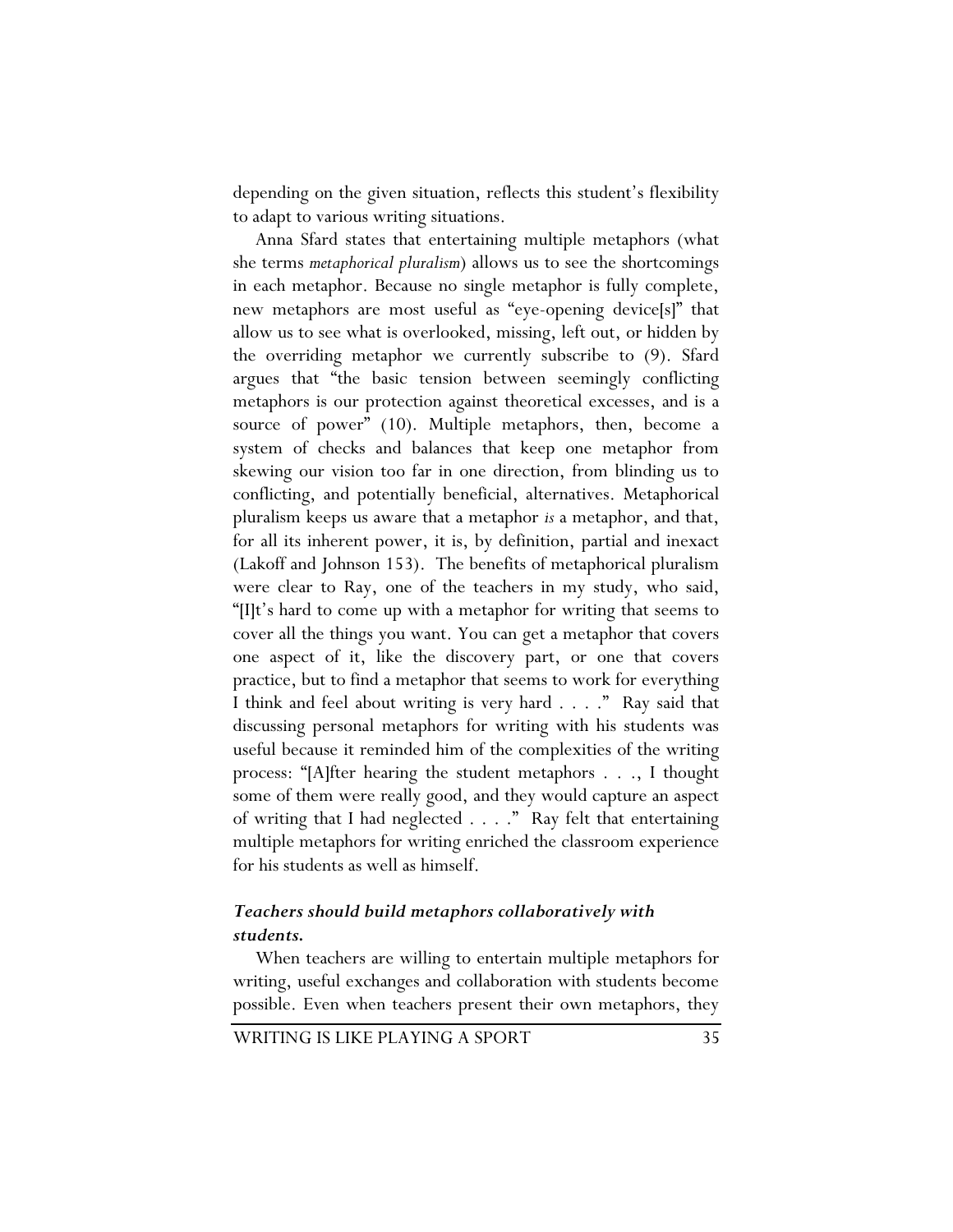can do so in a way that allows students to engage with, add to, or alter those metaphors. For example, when Kate introduced her "writing is like basketball" metaphor in class, she used diagrams of common basketball plays reproduced on overheads, as well as video clips of famous basketball players such as Michael Jordan, Clyde Drexler, and Larry Bird to illustrate how students could infuse a common assignment with their "own unique style" the way these basketball players made the game their own. By talking through typical plays and showing students film of basketball players, Kate gave all of her students, even those who were not basketball fans, a chance to look for similarities between the game of basketball and the "game" of academic writing and engage in the discussion. It was not a lecture, but an interactive lesson that used concrete examples to help students make connections between the tenor (writing) and the vehicle (playing basketball).

In a more spontaneous discussion of "writing as a process of discovery," several metaphors for the writing process evolved collaboratively in Kate's class. Responding to the writing-asdiscovery metaphor, Kate said that, for her, writing is like running: just as "you have to run for a really long time until you hit that runner's high," you also have to "write through" periods of "writer's block" when "nothing flows" in order to reach the "writer's high," which is "that discovery and that really exciting part when things are happening." One of her female students responded to this metaphor and elaborated on it. She said that when she first starts running, she is "kind of stiff," and as she continues to run, her "muscles start to loosen up." She compared this to her writing, saying, "I'll start writing, and I'll be like, 'Oh, my God, this is the worst paper I've ever written,' and then eventually it starts to kind of pick up and I figure out more of what I'm trying to say." A male student then related writing-asdiscovery to playing a musical instrument: "I play music, too, and I think it happens in that, too, where you get to a point you would never have gotten to if you hadn't put in the time. It might not have been very enjoyable, but then at some point you hit a part where you go, 'Wow.'" Because Kate was willing to have an open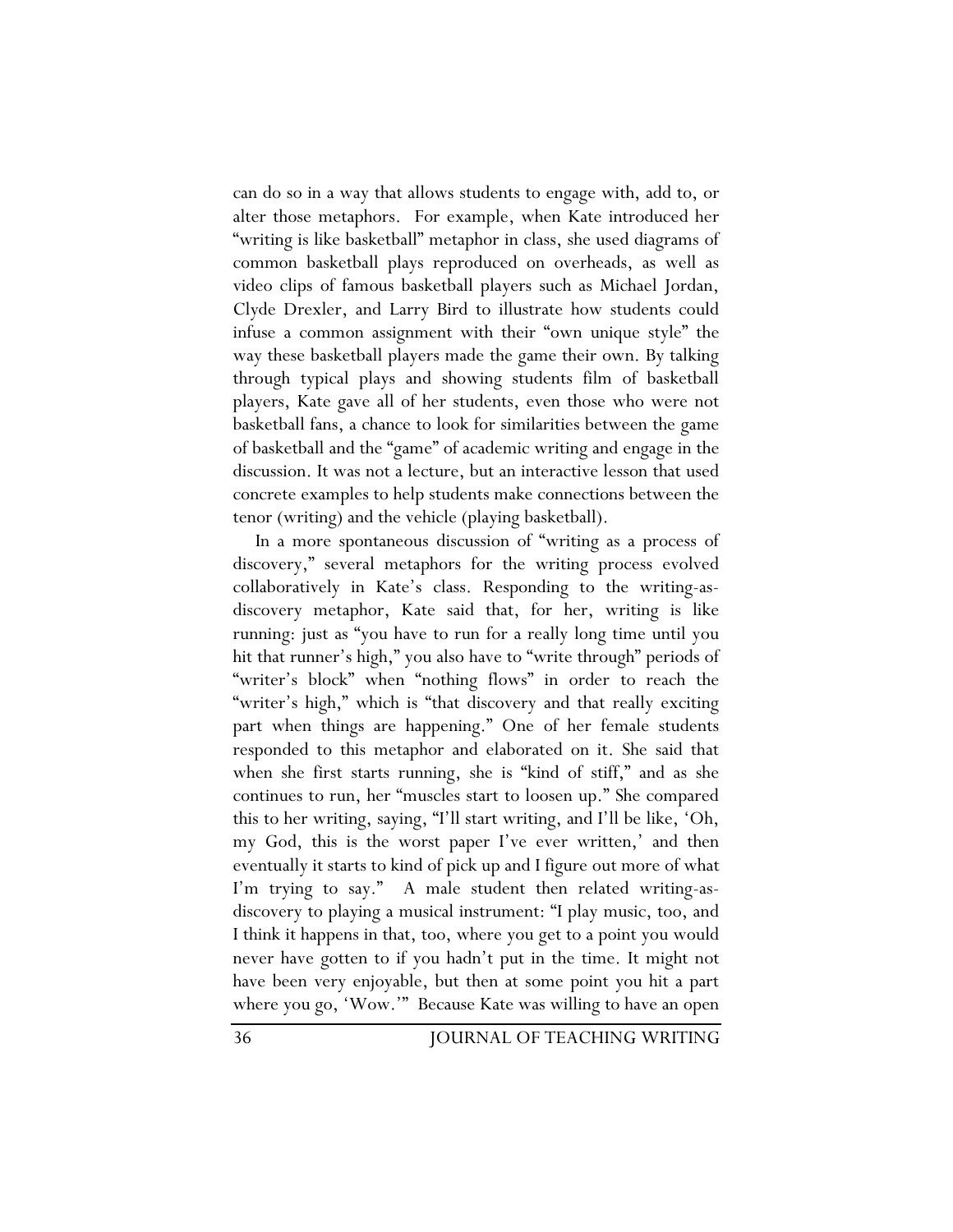discussion about writing-as-discovery, her students engaged with this concept in ways that were the most personally meaningful for them–using sports *and* music comparisons. No teacher could predict ahead of time how this conversation would unfold.

# **A Final Note: Creating metaphors is a team sport.**

The discussion about writing-as-discovery in Kate's class illustrates the final benefit of letting go of gendered assumptions about writing metaphors: it can take some of the pressure off of teachers. Instead of looking at their students and having to guess which metaphors will open up a useful discussion about writing with them, or feeling intimidated by a group of students (such as male athletes) they imagine they have little in common with, teachers can capitalize on the wide variety of metaphors students produce. As Ray said, "[D]iscussing metaphors [helped to] establish . . . not a me-versus-them [mentality], but more of a collective effort."

The term after I used the unsuccessful baseball metaphor in my writing class, I told the story of my ill-fated attempt to my students when I introduced the idea of choosing a form for an argument. After we all stopped laughing, one of my female students, a fast-pitch softball champion, offered her own take on how choosing a pitch was like choosing a form for an argument. She said that when she pitched softball, she often relied on an exchange of signals with the catcher to help her decide which pitch to throw. Choosing a pitch, she explained, is a joint effort, just as in our whole class workshops and peer review sessions we pool our knowledge to help each writer find the most successful form for her argument. I smiled and thanked her for her contribution. I could not have said it better myself.